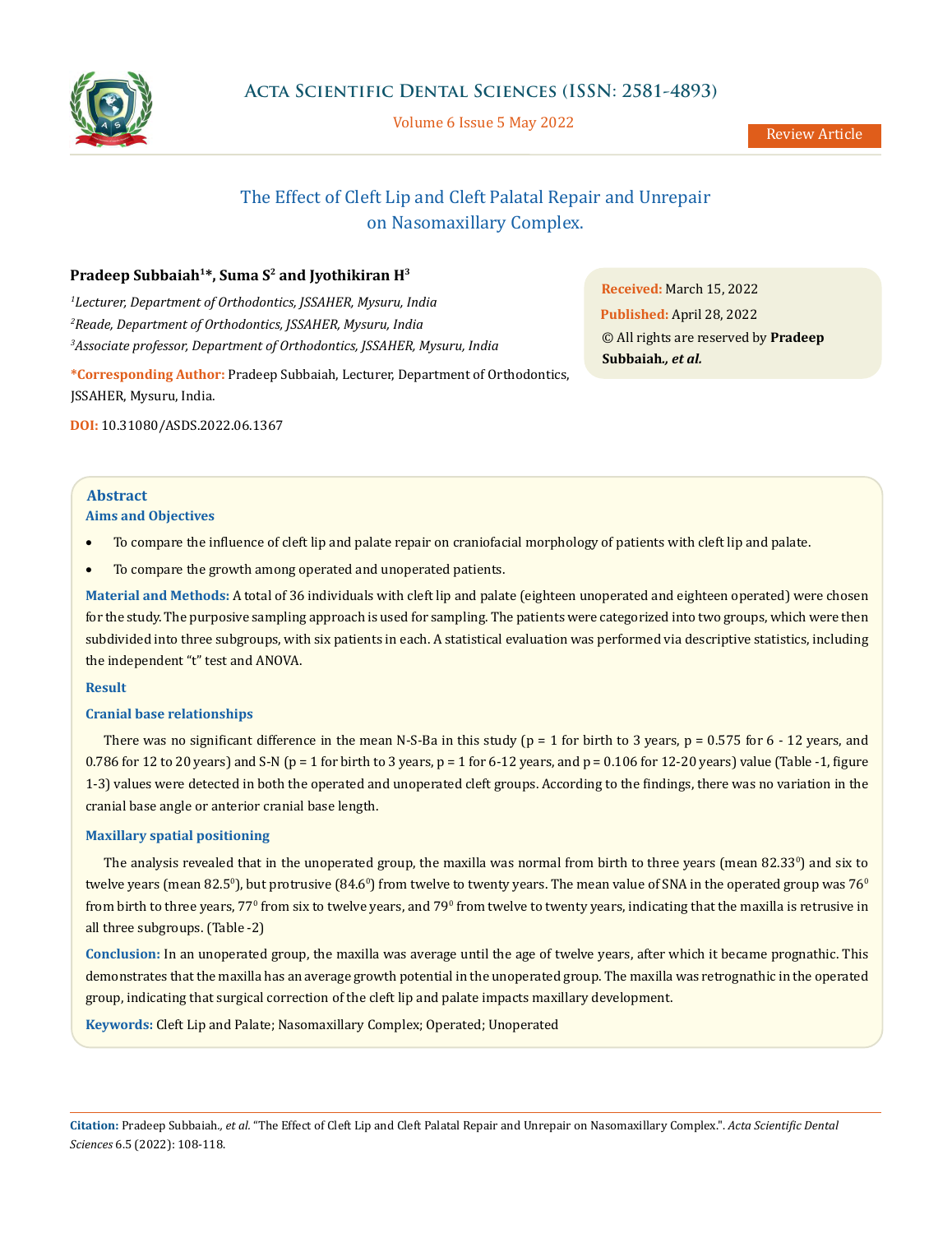### **Introduction**

Unilateral and bilateral clefts of the lip and palate are pretty joint developmental deformities in the human population, affecting about 1 in 800 -1200 patients  $[1]$ . Females are more likely to have a palate cleft, whereas males are likelier to have a lip cleft.

For centuries the Inca civilization celebrated children born with a cleft lip [2]. Such an abnormality was one of the most valuable adornments and those who were affected by it showed of their hair lip with pride. However, the Incas are an exception, because most people during history have considered such physical malformations to be deformities. The idea that "when God marks somebody, there is a reason" is still a popular concept. This implies that individuals who bear physical deformities are also morally deformed. Such a belief promulgates an incorrect view of the real issues.

Man has a rather definite idea of just what he should look like [3]. He is liberal enough to allow certain individual differences; but the basic physiognomical pattern is set. A man may have a withered arm or a club foot, but facial aberrations may prove a much greater handicap as the unfortunate individual tries to take his place in society. And when this critical attitude toward facial deformities is combined with the individual's own hypersensitive psychic response, the problem becomes even more complex.

Attempts to solve the cleft palate problem have mainly been surgical and these procedures are started early in life, in some cases only days after birth  $[4]$ . In the largest group of cases, the surgeon is finished with his work before the child starts school and does not have to worry about psychological and sociological difficulties brought on by inadequate esthetic correction and speech defects. The problem then becomes the figurative soccer, passed back and forth with the medical and dental professions, with a lateral to the speech instructor and psychiatrist thrown in for good measure. Several men felt that we needed a re-evaluation of our criteria for success and failure in these cases. What may be a magnificent surgical closure of a cleft palate at the age of two may be total psychological and sociological failure by the age of twenty.

Furthermore, a bone closure of a palate at two years may be a precarious bony union at twenty, but also a micro-maxilla and significant facial deformity. The surgery alone does not provide a comprehensive solution. Several questions arise to befuddle us. Why do we see such wide variations in facial appearance among the cleft palate group? Why do we see more marked deformities in adults where an operative technique used Can tissue resulting from soft tissue repair hold back growth and development? Questions like these inspired the current study to look into the discrepancies between this congenital deformity and the typical pattern, as well as the disparities in growth between treated and untreated cleft lip and palate patients.

The surgical repair of cleft lip or palate or both influence the growth of maxilla and mandible as shown impact of lip repair on craniofacial morphology of children with full bilateral cleft lip and palate revealed a reduction in premaxillary anterior protrusion and lingual tilting of the upper incisors. Such an effect on premaxillary projection is normally helpful, unless the extreme lip pressure, negative development pattern, or both retro places the midface morphology beyond acceptable sagittal boundaries.

 The current study aims to see if there is a difference in maxillary and mandibular growth, as well as changes in the relationship of the maxilla and mandible to one another and their relative position to the cranial base, between operated and unoperated patients by measuring S-N length (cranial base length), maxillary spatial positioning (SNA, SN-ANS angle, SN-PP angle, and Co-A distance), and mandibular spatial positioning (SNB (N-Mc, SN-ANS, SN PNS and S-Godistance

### **Material and Methods**

A total of 36 individuals with cleft lip and palate (18 unoperated and 18 operated) were chosen for the current study. Purposive sampling was used to collect the data. The patients were classified into two groups, which were then subdivided into three subgroups, each with six patients.

Group A consists of unoperated cleft lip and palate patients, who are further subdivided into three age groups as follows.

- Subgroup A1: Birth 3 years
- Subgroup A2: 6 12 years
- Subgroup A3: 12 20 years

Group B consists of individuals with surgical cleft lip and palate, which be further subdivided into three age groups as follows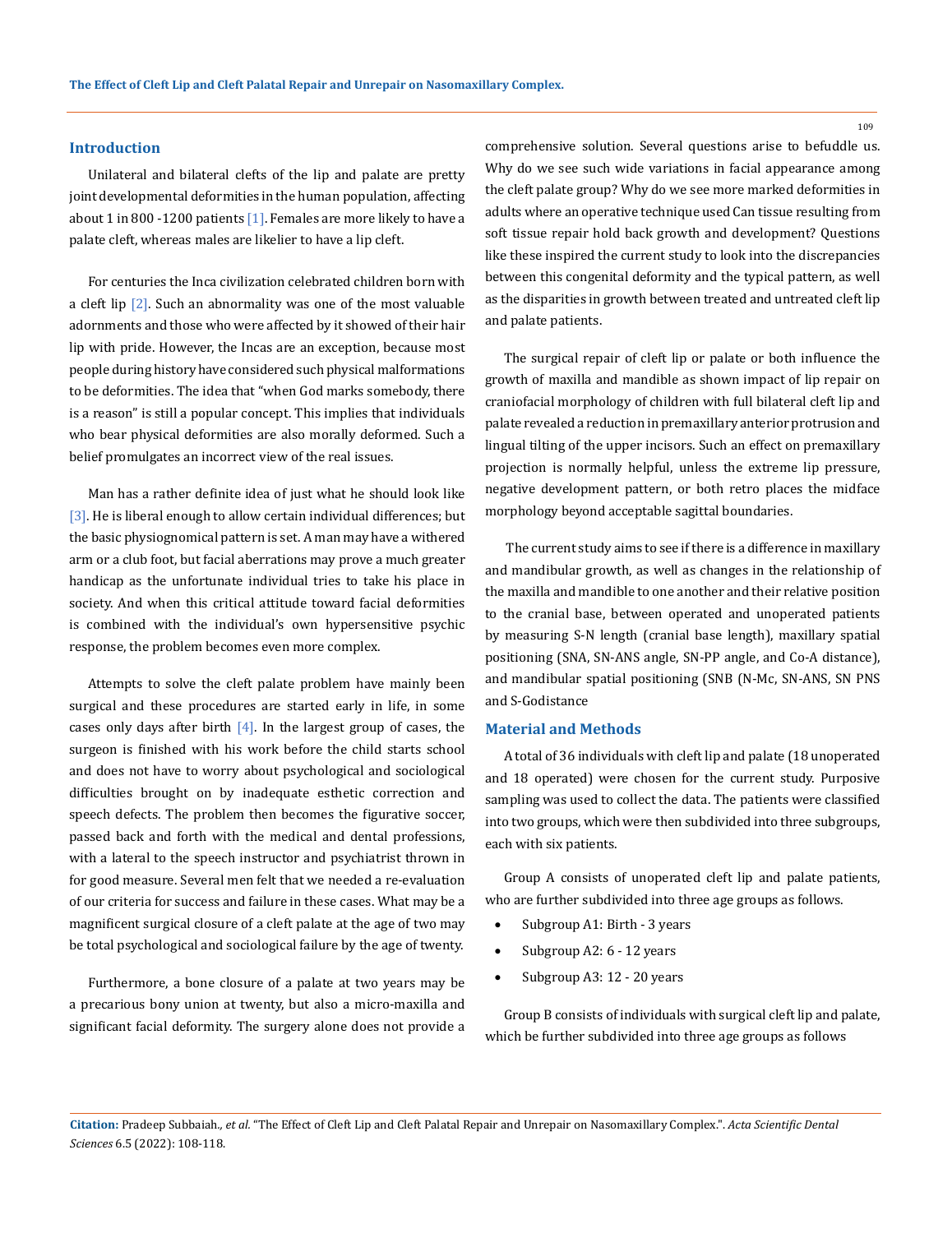- Subgroup B1 Birth 3 years
- Subgroup B2 6 12 years
- Subgroup B3 12 20 years.

The informed authorization for the study was signed by the patient or the patient's parents. The ethics committee approved the study of J. S. S. Dental College and Hospital Mysore.

Before situating the individuals, the sagittal plane should be at a right angle to the direction of the X-ray and the mandible should be parallel to the floor.

The individuals were taught to retain their jaws in centric occlusion and were instructed to do so while the X-ray was taken with their lips relaxed. Standardized lateral cephalograms taken with the target film distance of 5 feet; 80 Kvp, 8 ma and 0.7 seconds exposure time were used.

 On the acetate tracing film [5], a standard tracing of the skeletal and dental tissue profiles were created, as well as standardized points, planes, angles, and linear measurements. To prevent errors when tracing, orientation markers were added on the tracing film.

### **Methods of data collection**

The research was based on a standardised lateral cephalogram of the patients. The cephalometric parameters [6,7] were measured by hand, and the following characteristics were assessed

Angle and length of the cranial base.

Ba-S-N angle and S-N length.

Maxillary spatial positioning.

SNA angle, SN-ANS angle, SN-PP angle, Co-A length.

### **Results**

Means, SDs and Student's "t" Test are presented in tables 1 through 5.

|                  |                                  | <b>Unoperated</b> |           | <b>Operated</b> |           | t-test                                  |
|------------------|----------------------------------|-------------------|-----------|-----------------|-----------|-----------------------------------------|
| <b>Age Group</b> | <b>Cephalometric Measurement</b> | Mean              | <b>SD</b> | <b>Mean</b>     | <b>SD</b> | <b>Unoperated Vs</b><br><b>Operated</b> |
| $0-3$ yrs.       | BaSN (degrees)                   | 128.5             | 2.51      | 128.5           | 2.1679    | $1$ (ns)                                |
|                  | SN (millimetres)                 | 60.6667           | 1.9664    | 60.6667         | 1.7512    | 1(ns)                                   |
| $6-12$ yrs.      | BaSN (degrees)                   | 130.6667          | 1.0328    | 129.8333        | 3.3714    | 0.575(ns)                               |
|                  | SN (millimetres)                 | 67.6667           | 2.5033    | 67.6667         | 1.8619    | 1(ns)                                   |
| $12-20$ yrs.     | BaSN (degrees)                   | 131.1667          | 4.2622    | 130.6667        | 1.0328    | 0.786(ns)                               |
|                  | SN (millimetres)                 | 69.8333           | 1.9408    | 71.5            | 1.2247    | 0.106(ns)                               |

**Table 1:** Means, SD, and t Test Results for the Cranial Base Cephalometric Measurements.

 $ns = Non-Significant (p > 0.05)$ .

Cranial base shows enough stability and remains uninfluenced by the surgical repair of cleft lip and palate, partly for being distant from the surgical area. This was noticed from the nonsignificant differences observed between the measurements that represented the angle and length of the cranial base of unoperated patients and the operated patients (Table 1).

|                  | <b>Cephalometric Measurement</b> | <b>Unoperated</b> |           | <b>Operated</b> |           | t-test                                  |
|------------------|----------------------------------|-------------------|-----------|-----------------|-----------|-----------------------------------------|
| <b>Age Group</b> |                                  | <b>Mean</b>       | <b>SD</b> | Mean            | <b>SD</b> | <b>Unoperated Vs</b><br><b>Operated</b> |
| $0-3$ yrs.       | SNA (degrees)                    | 82.333            | 1.2111    | 74.8333         | 1.1690    | 0.000(s)                                |
|                  | SN-ANS (degrees)                 | 86.8333           | 4.7924    | 85.6667         | 2.0656    | $0.596$ (ns)                            |
|                  | SN-PP (degrees)                  | 15.3333           | 3.0768    | 14.6667         | 1.7512    | $0.654$ (ns)                            |
|                  | Co-A (millimetres)               | 73.333            | 3.3267    | 69.000          | 2.000     | $0.021$ (s)                             |

**Citation:** Pradeep Subbaiah*., et al.* "The Effect of Cleft Lip and Cleft Palatal Repair and Unrepair on Nasomaxillary Complex.". *Acta Scientific Dental Sciences* 6.5 (2022): 108-118.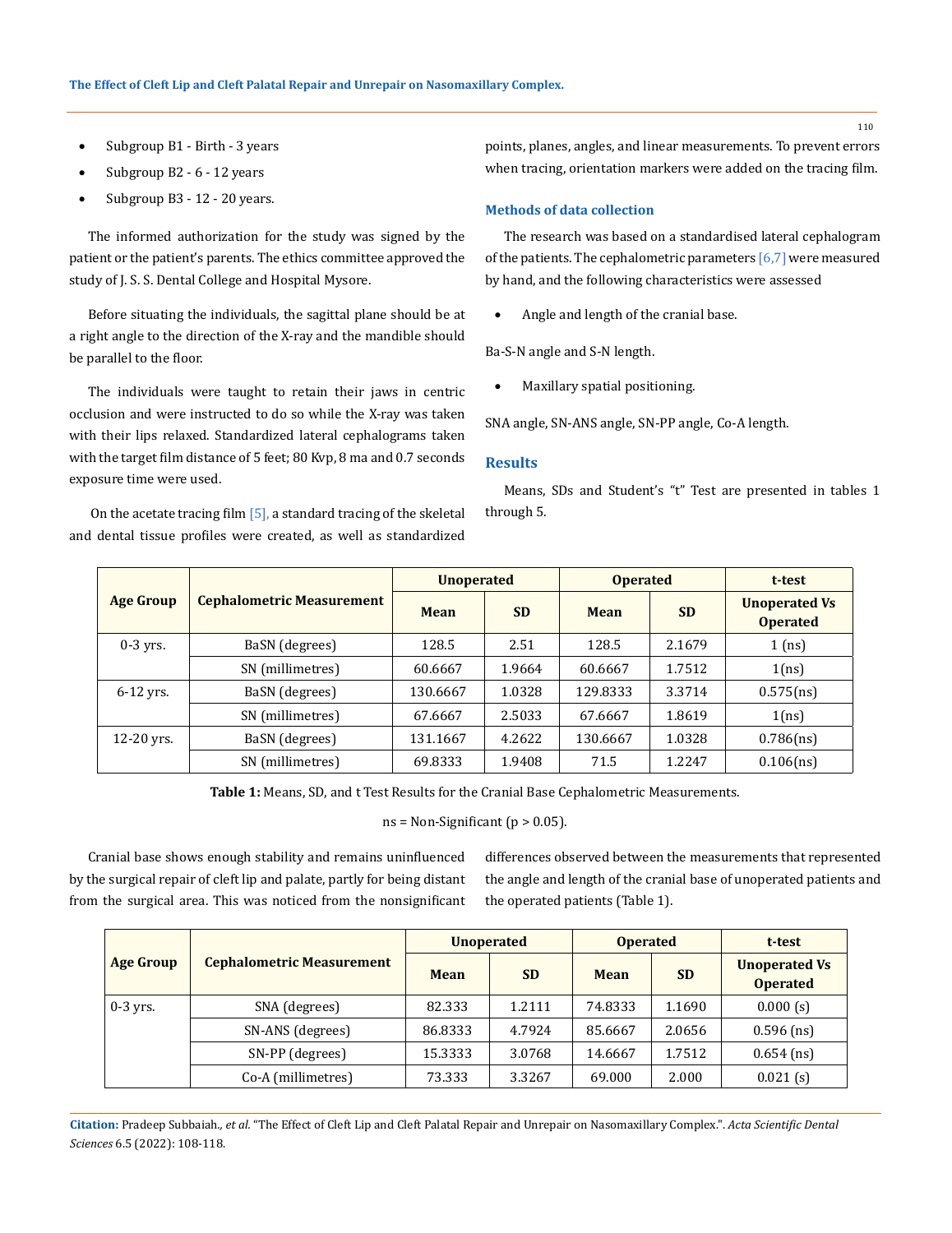### **The Effect of Cleft Lip and Cleft Palatal Repair and Unrepair on Nasomaxillary Complex.**

| $6-12$ yrs.  | SNA (degrees)      | 82.5    | 1.9748 | 74.1667 | 2.1370 | 0.000(s)     |
|--------------|--------------------|---------|--------|---------|--------|--------------|
|              | SN-ANS (degrees)   | 86.333  | 7.0261 | 84.8333 | 5.4559 | $0.789$ (ns) |
|              | SN-PP (degrees)    | 8.5     | 3.2711 | 8.6667  | 4.3665 | $0.942$ (ns) |
|              | Co-A (millimetres) | 81.000  | 3.3466 | 68.8333 | 4.5789 | 0.000(s)     |
| $12-20$ yrs. | SNA (degrees)      | 84.6667 | 5.3166 | 73.1667 | 3.1252 | $0.001$ (s)  |
|              | SN-ANS (degrees)   | 90.1667 | 5.4191 | 85.6667 | 4.7610 | $0.091$ (ns) |
|              | SN-PP (degrees)    | 9.8333  | 3.7103 | 11.5    | 5.5045 | $0.552$ (ns) |
|              | Co-A (millimetres) | 84.1667 | 4.2622 | 67.1667 | 1.7224 | 0.000(s)     |

**Table 2:** Means, SD, and t Test Results for the Maxillary Cephalometric Measurements.

s = Significant; ns = Non-Significant

Premaxilla was retropositioned during growth because of lip and palate repair. SNA and Co A showed lesser values and statistically significant differences with statistical significance at 5% levels, respectively on operated patients. However, the same statistical pattern was not observed for the SN-ANS angle, which represents the skeletal maxillary anterior projection. Although the

SNA angle decreased almost 8 degrees in the age groups of birth to three and six to twelve years and decreased by 11 degrees in age group of twelve to twenty years group, SN-ANS angle decreased only by 1 degree in birth to three, 2 degree in six to twelve and 4 degree in twelve to twenty years of age groups. Palatal plane angle was not influenced by the surgical procedure.

|                  |                                  | <b>Unoperated</b> |           | <b>Operated</b> | t-test    |                                         |
|------------------|----------------------------------|-------------------|-----------|-----------------|-----------|-----------------------------------------|
| <b>Age Group</b> | <b>Cephalometric Measurement</b> | Mean              | <b>SD</b> | <b>Mean</b>     | <b>SD</b> | <b>Unoperated Vs</b><br><b>Operated</b> |
| $0-3$ yrs        | SNB (degrees)                    | 74.5              | 2.5884    | 76.8333         | 2.4833    | $0.142$ (ns)                            |
|                  | Ar-Go-Me (degrees)               | 132.5             | 4.4609    | 123.8333        | 2.8577    | $0.002$ (s)                             |
|                  | SN-GoGn (degrees)                | 32.6667           | 2.8048    | 31.5000         | 1.3784    | $0.382$ (ns)                            |
|                  | Co-Gn (millimetres)              | 90.5              | 3.2711    | 91.000          | 1.4142    | $0.738$ (ns)                            |
| $6-12$ yrs       | SNB (degrees)                    | 78.6667           | 1.5055    | 77.6667         | 3.8816    | $0.569$ (ns)                            |
|                  | Ar-Go-Me (degrees)               | 132.000           | 4.6476    | 126.000         | 4.000     | 0.038(s)                                |
|                  | SN-GoGn (degrees)                | 33.8333           | 6.4317    | 31.1667         | 3.7639    | $0.401$ (ns)                            |
|                  | Co-Gn (millimetres)              | 111               | 6.9857    | 108.8333        | 4.8751    | $0.547$ (ns)                            |
| 12-20 yrs        | SNB (degrees)                    | 78.6667           | 3.9833    | 78.8333         | 5.6716    | $0.954$ (ns)                            |
|                  | Ar-Go-Me (degrees)               | 138.3333          | 8.0911    | 126.1667        | 2.6394    | $0.006$ (s)                             |
|                  | SN-GoGn (degrees)                | 34.5000           | 5.6125    | 35.000          | 3.7417    | $0.860$ (ns)                            |
|                  | Co-Gn (millimetres)              | 117.6667          | 6.0222    | 118.3333        | 9.3310    | $0.886$ (ns)                            |

**Table 3:** Means, SD, and t Test Results for the Mandibular Cephalometric Measurements.

s = Significant; ns = Non-Significant

The cephalometric values referring to the mandible (SNB, SN-GoGn and Co-Gn) showed no alteration after lip-palate repair. The only statistically significant difference found in Ar- Go-Me which showed more vertical growth pattern in unoperated patients as compared to operated patients.

**Citation:** Pradeep Subbaiah*., et al.* "The Effect of Cleft Lip and Cleft Palatal Repair and Unrepair on Nasomaxillary Complex.". *Acta Scientific Dental Sciences* 6.5 (2022): 108-118.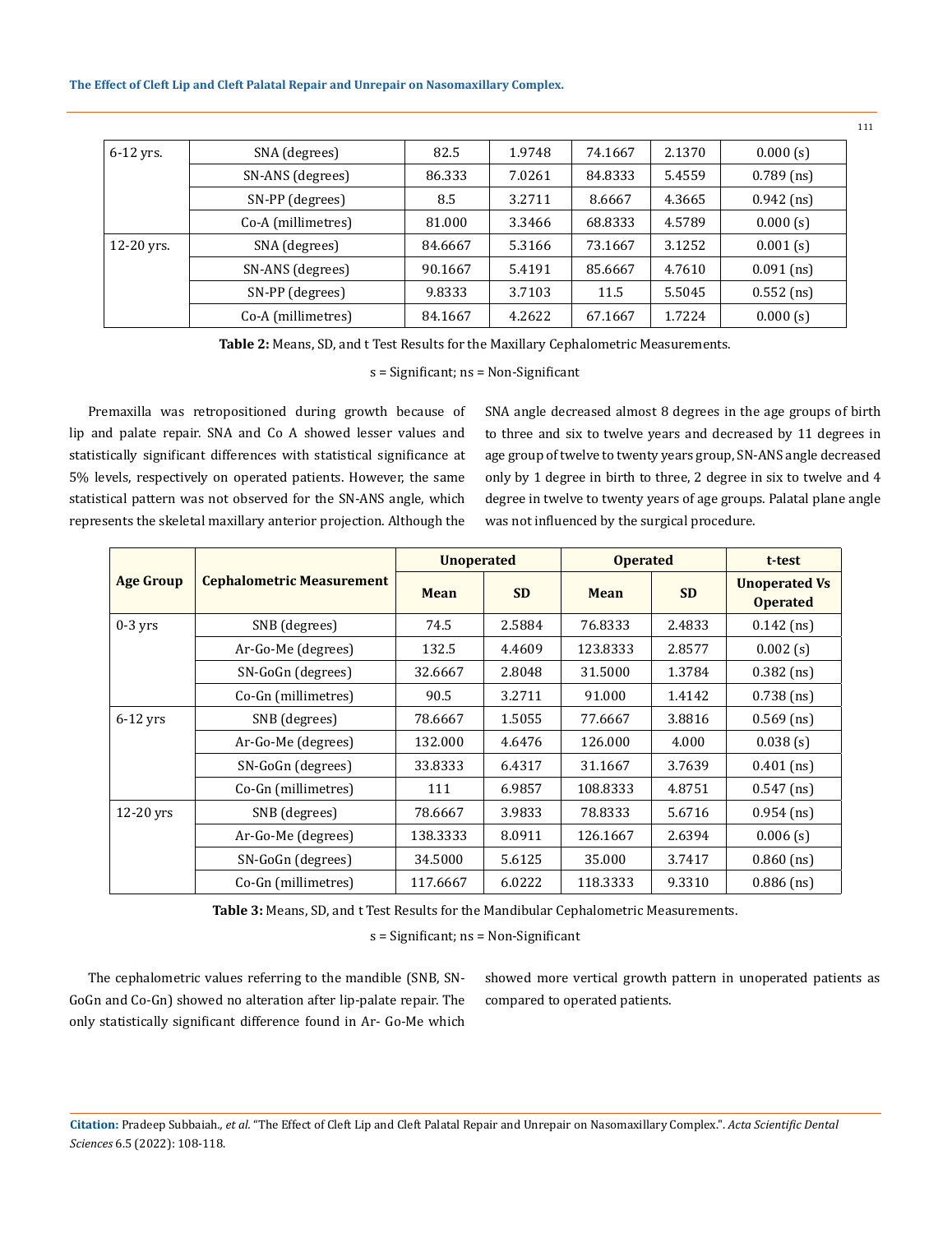|                  | <b>Cephalometric</b><br><b>Measurement</b> | <b>Unoperated</b> |           | <b>Operated</b> |           | t-test                                  |
|------------------|--------------------------------------------|-------------------|-----------|-----------------|-----------|-----------------------------------------|
| <b>Age Group</b> |                                            | <b>Mean</b>       | <b>SD</b> | <b>Mean</b>     | <b>SD</b> | <b>Unoperated Vs</b><br><b>Operated</b> |
| $0-3$ vrs        | ANB (degrees)                              | 4.6667            | 3.0768    | $-1.1667$       | 1.1690    | $0.001$ (s)                             |
|                  | $\beta$ (angle)                            | 24.5000           | 5.5408    | 35.8333         | 3.4881    | $0.002$ (s)                             |
|                  | Wits appraisal                             | 3.667             | 3.7771    | $-2$            | 1.7889    | $0.008$ (s)                             |
| $6-12$ yrs       | ANB (degrees)                              | 3.1667            | 1.4720    | $-1.667$        | 1.5055    | 0.000(s)                                |
|                  | B (angle)                                  | 32.1667           | 2.7142    | 43.5000         | 2.8810    | 0.000(s)                                |
|                  | Wits appraisal                             | 1.9167            | 2.0104    | $-3.6667$       | 2.8048    | $0.003$ (s)                             |
| $12-20$ yrs      | ANB (degrees)                              | 4.1667            | 3.8166    | $-3.1667$       | 2.3166    | $0.002$ (s)                             |
|                  | $\beta$ (angle)                            | 30.000            | 5.9330    | 42.8333         | 6.9976    | $0.006$ (s)                             |
|                  | Wits appraisal                             | 4.1667            | 3.7639    | $-4.000$        | 3.7417    | $0.004$ (s)                             |

**Table 4:** Means, SD, and t Test Results for the maxillomandibular Cephalometric Measurements.

s = Significant

Facial convexity dramatically reduced in the operated patients when evaluated by the ANB, Beta angle and Wits appraisal, as a

consequence of the premaxillary retropositioning induced by lip palate repair.

|                  |                                  | <b>Unoperated</b> |           | <b>Operated</b> | t-test    |                                         |
|------------------|----------------------------------|-------------------|-----------|-----------------|-----------|-----------------------------------------|
| <b>Age Group</b> | <b>Cephalometric Measurement</b> | Mean              | <b>SD</b> | <b>Mean</b>     | <b>SD</b> | <b>Unoperated</b><br><b>Vs Operated</b> |
| $0-3$ vrs        | N-Me (millimeters)               | 81.5000           | 3.2771    | 81.3333         | 1.7512    | $0.915$ (ns)                            |
|                  | S-Go (millimeters)               | 57.500            | 2.0736    | 56.3333         | 1.7512    | $0.317$ (ns)                            |
|                  | SN-ANS (millimeters)             | 41.6667           | 2.4221    | 42.8333         | 2.0412    | $0.388$ (ns)                            |
|                  | SN-PNS (millimeters)             | 38.1667           | 3.4881    | 31.1667         | 3.3116    | $0.005$ (s)                             |
| 6-12 yrs         | N-Me (millimeters)               | 102.1667          | 3.6560    | 105.8333        | 7.4140    | $0.303$ (ns)                            |
|                  | S-Go (millimeters)               | 70.5              | 6.4420    | 71.8333         | 4.3089    | $0.682$ (ns)                            |
|                  | SN-ANS (millimeters)             | 46.500            | 1.3784    | 45.3333         | 5.5377    | $0.627$ (ns)                            |
|                  | SN-PNS (millimeters)             | 42.6667           | 1.2111    | 40.3333         | 2.0656    | $0.038$ (s)                             |
| $12-20$ yrs      | N-Me (millimeters)               | 113.333           | 4.8442    | 108.6667        | 2.7325    | $0.067$ (ns)                            |
|                  | S-Go (millimeters)               | 76.1667           | 3.6560    | 76.3333         | 4.4121    | $0.945$ (ns)                            |
|                  | SN-ANS (millimeters)             | 46.8333           | 4.1673    | 51.1667         | 5.5648    | $0.158$ (ns)                            |
|                  | SN-PNS (millimeters)             | 47.5000           | 4.0373    | 41.667          | 4.5898    | 0.042(s)                                |

**Table 5:** Means, SD, and t Test Results for the Facial Height Cephalometric Measurements.

s = Significant; ns = Non-Significant

The only significant vertical alteration directly related to lip palate repair was registered in posterior face height, probably because of the premaxillary downward rotation following cleft lip and palate repair. There is no significant difference in total facial height, posterior facial height and upper anterior face height

# **Discussion**

A detailed understanding of both the skeletal and dental features that contribute to a specific malocclusion is vital in dentofacial orthopaedics since these features may impact the approach to therapy [8].

**Citation:** Pradeep Subbaiah*., et al.* "The Effect of Cleft Lip and Cleft Palatal Repair and Unrepair on Nasomaxillary Complex.". *Acta Scientific Dental Sciences* 6.5 (2022): 108-118.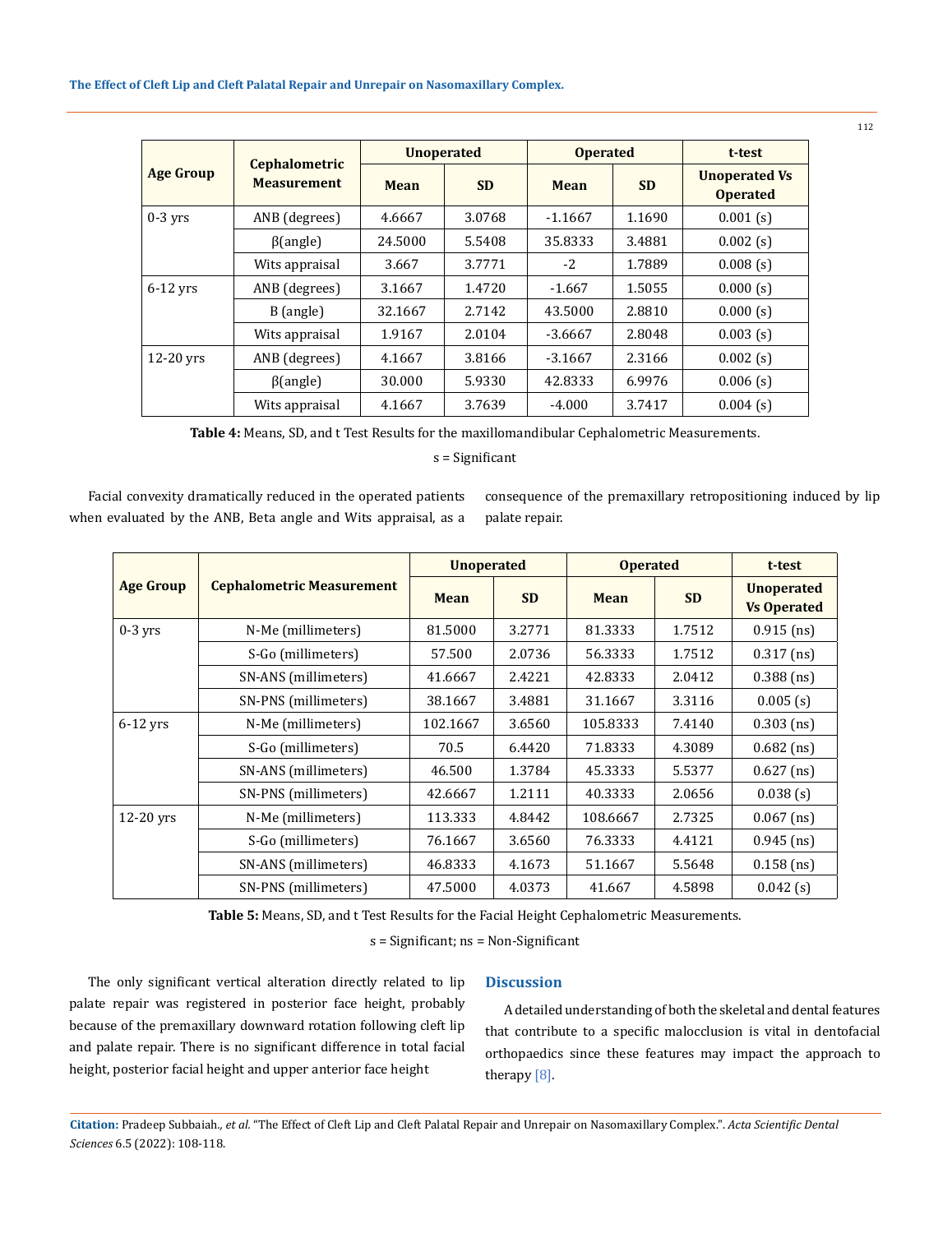Dentistry and other associated sciences have joined forces to establish a team of specialists specializing for treating cleft lip/ palate patients, with surgical and orthodontic procedures playing the most significant roles. Craniofacial development in cleft lip/ palate patients differs from that in ordinary people [9], and this may have a key influence on treatment demands and result.

Cephalometry is now widely accepted as the primary method for understanding the intricacies of dentofacial skeletal structures. Description, morphological outlines, measurement, and change in skull growth may all be properly determined by cephalometric radiography.

Studies evaluating maxillary and mandibular arch sizes, intercanine and intermolar breadth, angle and length of the cranial base, development velocities, and dental placement have shown that surgical and orthodontic therapies can restore craniofacial growth in such patients.

This study aimed to examine if there was a difference in maxillary and mandibular development between operated and unoperated patients by measuring and comparing S-N length (cranial base length), TABLE -1 maxillary spatial placement (SNA, SN-ANS angle, SN-PP angle and Co-A distance) table no.

### **Cranial base relationships**

In this study, there was no significant difference in the mean N-S-Ba ( $p = 1$  in the birth to 3 years group,  $p = 0.575$  for the  $6 - 12$ years age group, and 0.786 for the 12 to 20 years age group) and S-N ( $p = 1$  in the birth to 3 years group,  $p = 1$  for the 6 - 12 years age group, and  $p = 0.106$  for the 12 to 20 years age group) values between the operated and unoperated . There was no variation in the cranial base angle or anterior cranial base length, according to the findings (Table -1, Figure 1-15).



**Figure 1:** Mean values for cranial base cephalometric measurements in birth to 3 years.



**Figure 2:** Mean values for cranial base cephalometric measurements in age group of 6 to 12 years.



**Figure 3:** Mean values for cranial base cephalometric measurements in age group of 12 to 20 years.



**Figure 4:** Mean values for maxillary cephalometric measurements for the age group of birth to 3 yrs.

113

**Citation:** Pradeep Subbaiah*., et al.* "The Effect of Cleft Lip and Cleft Palatal Repair and Unrepair on Nasomaxillary Complex.". *Acta Scientific Dental Sciences* 6.5 (2022): 108-118.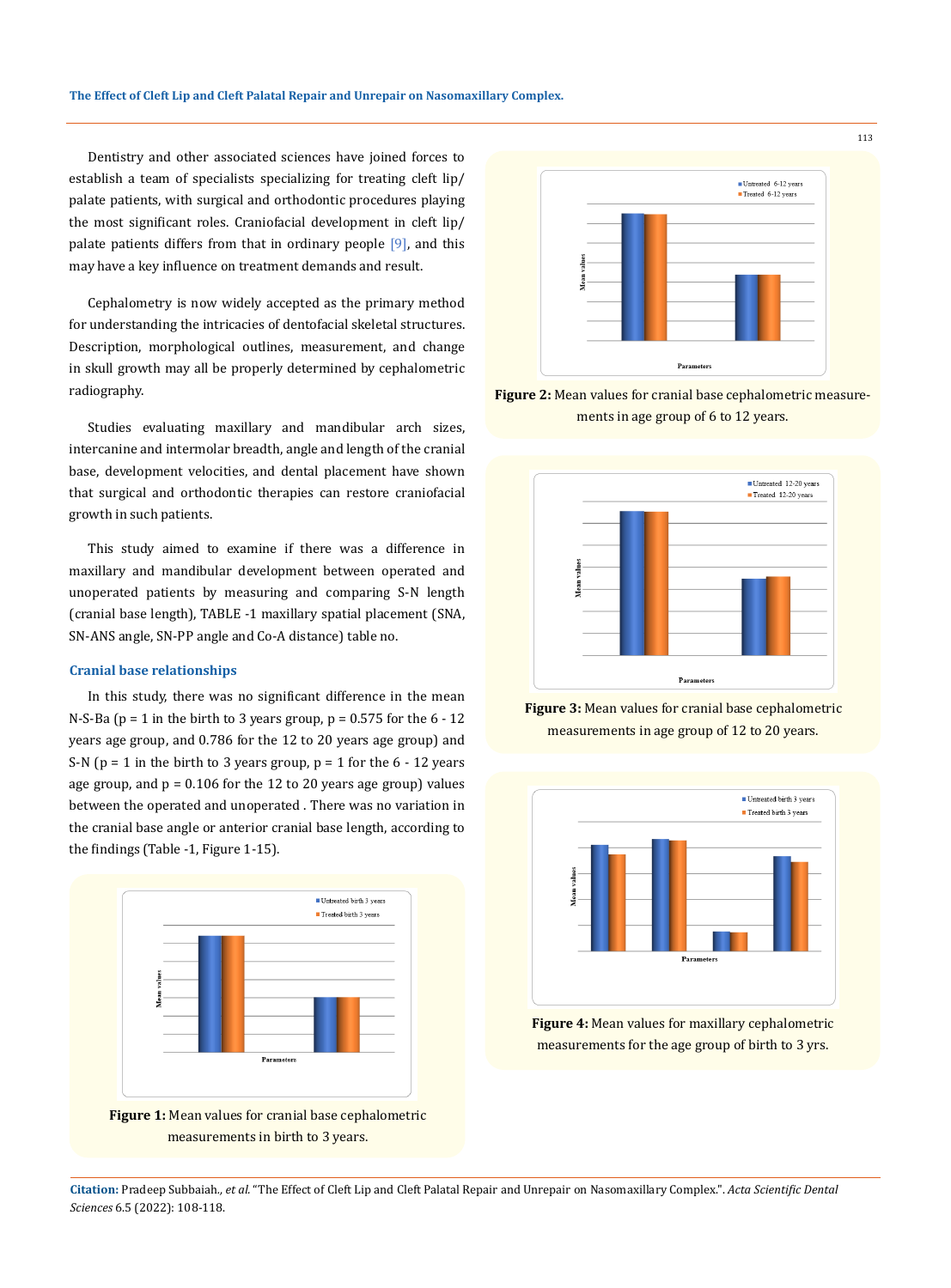## **The Effect of Cleft Lip and Cleft Palatal Repair and Unrepair on Nasomaxillary Complex.**



**Figure 5:** Mean values for maxillary cephalometric measurements for the age group of 6 to 12 yrs.



**Figure 6:** Mean values for maxillary cephalometric measurements for the age group of 12 to 20 yrs.



**Figure 7:** Mean values for mandibular cephalometric measurements for the age group of birth to 3 years.



**Figure 8:** Mean values for mandibular cephalometric measurements for the age group of 6 to 12 year.



**Figure 9:** Mean values for mandibular cephalometric measurements for the age group of 12 to 20 years.



**Figure 10:** Mean values for maxillomandibular relationships cephalometric measurements for the age group of birth to 3 years.

**Citation:** Pradeep Subbaiah*., et al.* "The Effect of Cleft Lip and Cleft Palatal Repair and Unrepair on Nasomaxillary Complex.". *Acta Scientific Dental Sciences* 6.5 (2022): 108-118.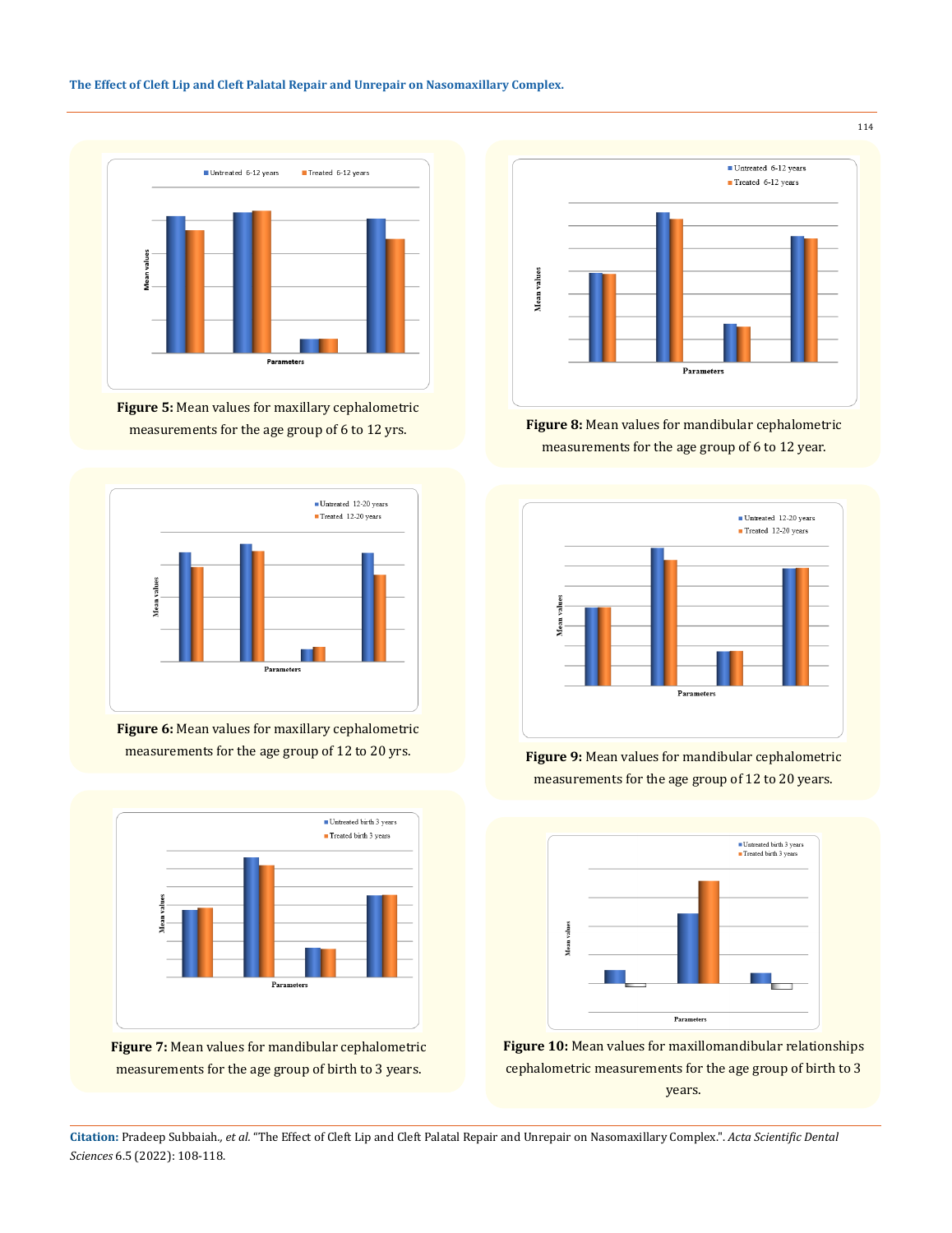

**Figure 11:** Mean values for maxillomandibular relationships cephalometric measurements for the age group of 6 to 12 years.











**Figure 14:** Mean values for facial height cephalometric measurements for the age group of 6 to 12 years.



**Figure 15:** Mean values for facial height cephalometric measurements for the age group of 12 to 20 years.

Our results agree with the results of Bishara'; Krogman $^{10}$  1982, et al., Smahel 1984 [11], Ross [12] and but different from Bishara., *et al*. [13]., w h o s e study showed a reduction in the cranial base angle.

# **Maxillary spatial positioning**

Following previous reports, we found that the most striking features of the unilateral cleft lip and palate patients resided in the maxilla. The following are the differences between the maxillas of operated and unoperated patients

## • **Angle S-N-A**

There was a substantial difference in the mean SNA values between the unoperated and operated groups. The study found that

**Citation:** Pradeep Subbaiah*., et al.* "The Effect of Cleft Lip and Cleft Palatal Repair and Unrepair on Nasomaxillary Complex.". *Acta Scientific Dental Sciences* 6.5 (2022): 108-118.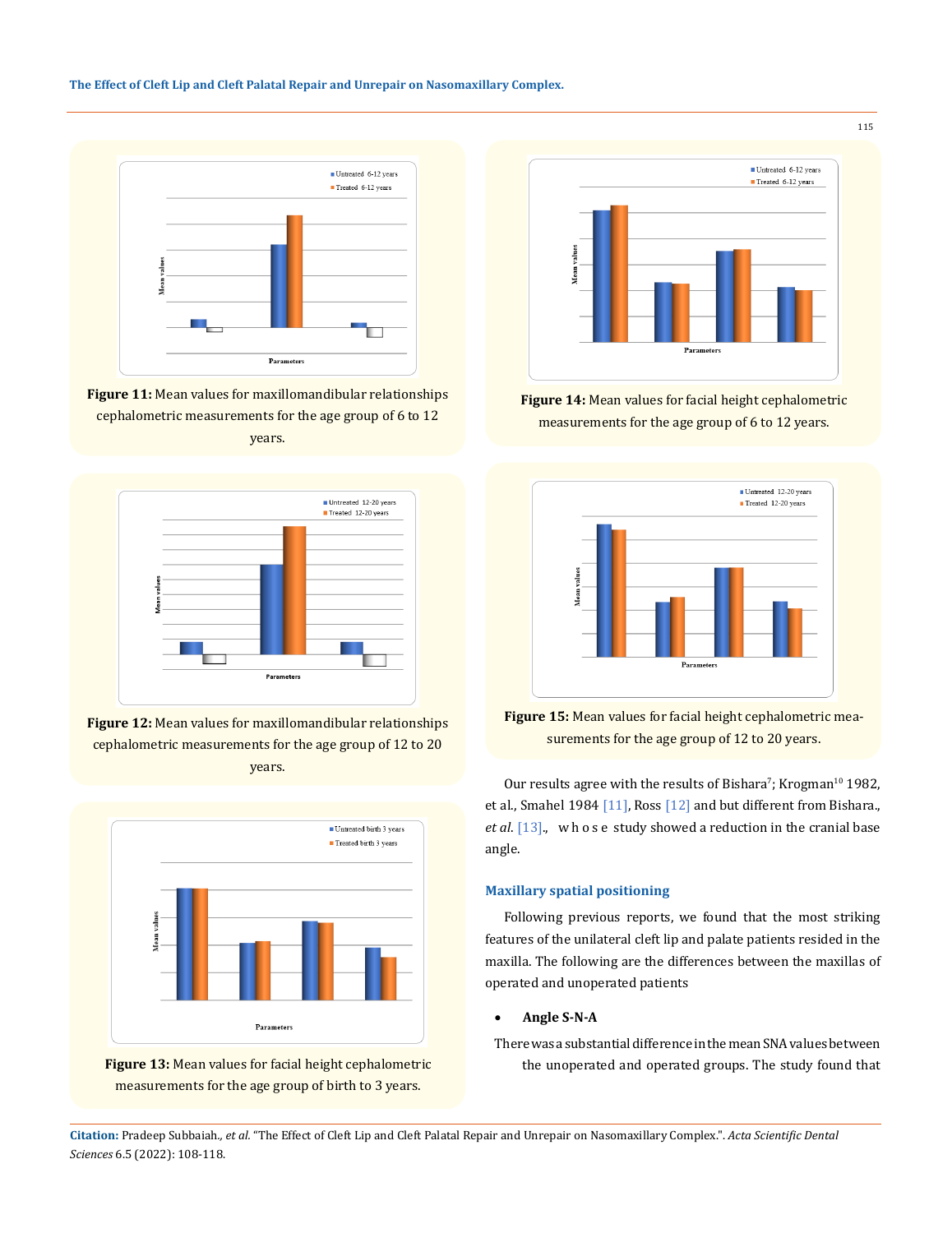in the unoperated group, the maxilla was standard from birth to three years (mean  $82.33^{\circ}$ ) and 6 to 12 years (mean  $(82.5^\circ)$ , but protrusive  $(84.6^\circ)$  from twelve to twenty years of age. The mean value of SNA in the operated group was  $76^{\circ}$ from birth to three years,  $77^{\circ}$  from six to twelve years, and 79º from twelve to twenty years, indicating that the maxilla is retrusive throughout all three subgroups. This variation in angle SNA was also statistically significant (p 0.05). table no. 2 Our findings correspond to those of Bishara., *et al.* [13]. Bishara., *et al.* [14] hypothesized that the protrusive impact of the cleft lip and alveolus was offset by the vertically and retrusive impact of the cleft palate.

# **Angle SN-ANS**

The anteroposterior dimension of the maxilla in the palatal plane was identical in all three unoperated groups and in their respective operated groups, and the difference was statistically insignificant (p > 0.05). Our findings match those of Omar Gabriel Da Silva Filho [15]. We discovered that the restricting impact of anterior maxillary development caused by lip restoration is selective and occurs inside the alveolar bone. The lip correction had less of an effect on the basal part of the premaxilla (SN-ANS) than on the alveolar region (SNA and Co-A both reduced in the operated Group). These lowered cephalometric values (SNA and Co-A) indicate that the surgically constructed muscle bridge can impact the alveolar bone but has less influence on the sagittal expansion of the premaxillary basal structure (SN-ANS).

## SN-PP angle-

In both groups' respective age groups, no substantial difference  $(p > 0.05)$  was identified in the palatal plane. compared to healthy patients, both groups had a higher palatal plane angle. This conclusion is consistent with recent research on children with unilateral cleft lip and palate by Krogman., *et al*. [16], Smahel Z [17].

### Co-A length

The average Co-A (effective maxillary length) measurements of the unoperated and operated cleft lip and palate groups differed significantly. The operated cleft participants in all three subgroups showed substantially higher values than the corresponding operated subgroups (group  $A1B1$ ;  $p = 0.021$ , group A2B2; P0.001, and group A3B3; p0.001). Mars and Houston [18], as well as Krogman., *et al*. [16], discovered a reduction in Co-A value.

Generally, the values demonstrated that the maxilla in the unoperated cleft lip palate group was near normal and retrusive in the operated group. The observed midfacial hypoplasia in the operated group might be the result of surgical intervention. Scar tissue has been linked to the restriction of normal maxillary growth in surgically treated patients<sup>12</sup>. Although there is no injury to the bone itself because of surgery, the fibrous scar tissue that forms at the bony growth sites may hinder appropriate maxillary remodeling and growth in a downward and forward direction. The intensity of the cleft is closely proportional to the level of interference because more extensive treatments must be conducted on mobilization tissue to heal a substantial defect, leading to considerable scar tissue and delayed maxillary development.

### **Conclusion**

- There was no significant variation as in cranial base angle (Ba-S-N) or anterior cranial base length (S-N).
- In an unoperated group, the maxilla was average until the age of twelve, whereas the maxilla becomes prognathic between the ages of twelve and twenty. This demonstrates that the maxilla seems to have an overall growth potential in the unoperated group. The maxilla was retrognathic in the operated group, indicating that surgical correction of the cleft lip and palate impacts maxillary development.
- The antero posterior length of the maxilla appears to be predicted when measuring the SN-ANS angle, but the angle SNA indicates a retrognathic maxilla; this demonstrates that the restraining impact of lip repair is limited and situated inside the alveolar bone. Lip restoration has less of an impact on the premaxilla's basal portion than on its alveolar portion.

### **Summary**

A sample of 36 participants with unilateral cleft lip and palate was chosen for the current investigation. 18 of them were operational, while the other 18 were not. The participants were separated into three age groups based on their birth to three-yearold status, six to twelve-year-old status, and twelve to twenty-yearold status.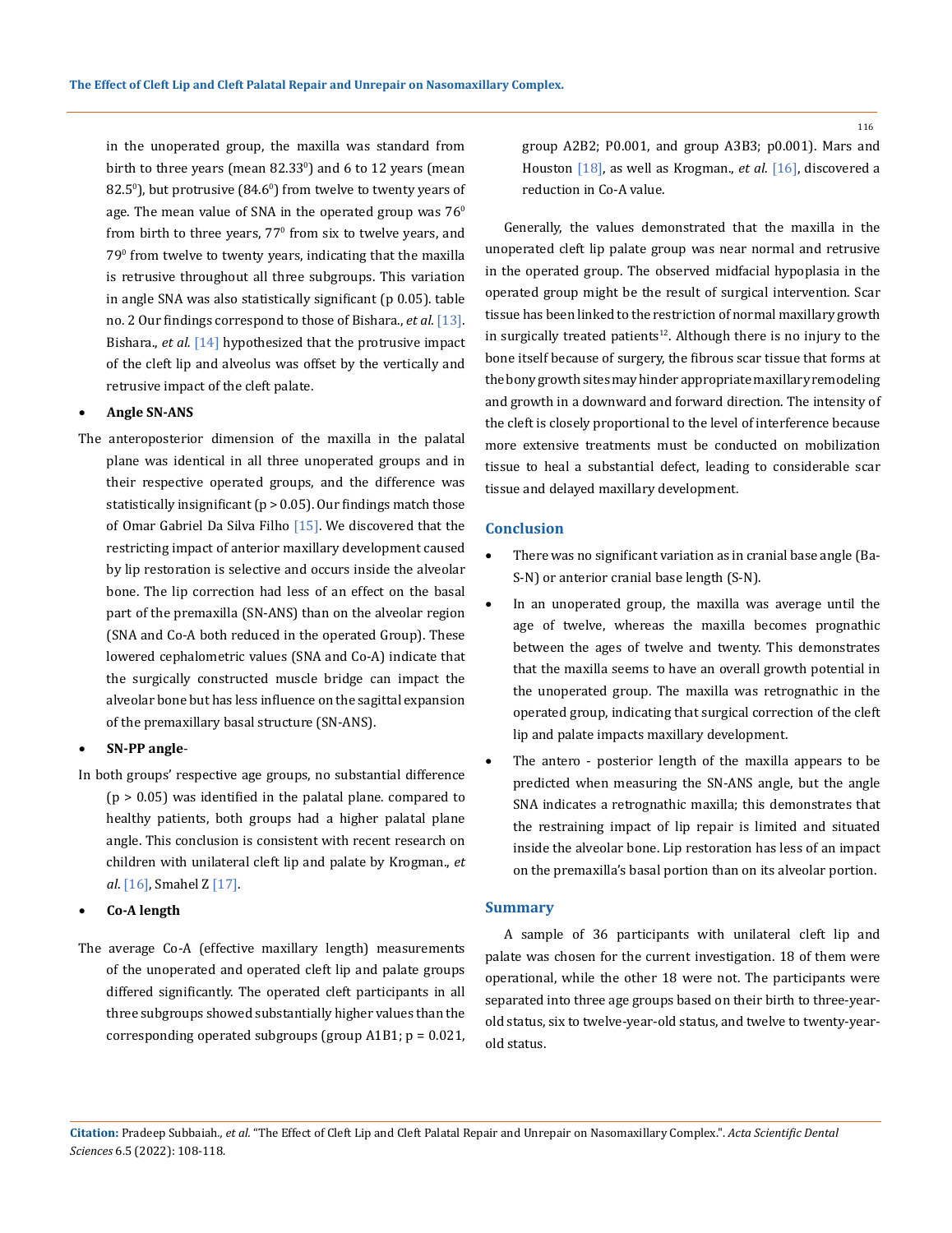In this study, 11cephalometric planets 06 planes, 11 angles, and 13 linear measures were utilized to assess the differences in the morphology of the maxilla, mandible, cranial base, and face.

There was a substantial difference between the groups. In the operated group, the maxilla exhibited reduced growth in the anteroposterior plane compared with the unoperated group. There was no discernible change in the mandibular morphology. However, the linear measurement and Mandibular plane angles are similar in the two groups, the gonial angle was found to be greater in the unoperated group, particularly in the twelve to twenty-year-old age group. As a result, the maxilla was discovered to be retruded in the operated group, and those who had cleft lip and palate treated at a young age revealed skeletal class III malocclusion due to the retruded maxilla. The restricting impact of scar tissue developed because of the surgical treatment for the early repair of cleft lip and palate was demonstrated.

A study was conducted to obtain information about the craniofacial morphology and growth differences among operated and unoperated subjects. This also aids in our understanding of the impact of treatment on lip and palate closure. This will aid us in making an accurate diagnosis and treatment plan.

### **Acknowledgment**

None.

# **Conflict of Interest**

No Conflict.

# **Funding Source**

No source of financial assistance.

### **Bibliography**

- 1. William G Shafer., *et al*[. "Tounich A text book of oral pathology,](https://www.pdfdrive.com/shafers-textbook-of-oral-pathology-e186499958.html)  4<sup>th</sup> Edition.
- 2. Per-Inger Branemark and Kenji W. "Higuchi, Marcelo Ferraz De Oliveira-Rehabilitation of complete cleft lip and craniomaxillofacial defects. Textbook of oral and maxillofacial surgery".  $1<sup>st</sup>$  edition: 1-2.
- 3. [Touro M Graber. "A cephalometric analysis of the development](https://pubmed.ncbi.nlm.nih.gov/25169446/)  [pattern and facial morphology in cleft palate".](https://pubmed.ncbi.nlm.nih.gov/25169446/) *Angle Orthodontist* [19.2 \(1949\): 91-98.](https://pubmed.ncbi.nlm.nih.gov/25169446/)
- 4. [Pedro Ribeiro Soares de Ladeira and Nivaldo Alonso. "Protocols](https://pubmed.ncbi.nlm.nih.gov/23213503/)  [in cleft lip and palate treatment: systematic review".](https://pubmed.ncbi.nlm.nih.gov/23213503/) *Plastic [Surgery International](https://pubmed.ncbi.nlm.nih.gov/23213503/)* (2012).
- 5. [Thomas Rakosi. "An atlas and manual cephalometric](https://academic.oup.com/ejo/article-abstract/4/4/299/413515?redirectedFrom=PDF)  [radiography". Wolfe Medical Publication Ltd \(1982\).](https://academic.oup.com/ejo/article-abstract/4/4/299/413515?redirectedFrom=PDF)
- 6. [Alexander Jacobson and Richard L Jacobson. "Radiographic](https://www.ajodo.org/article/S0889-5406%2807%2900194-1/fulltext)  [cephalometry from basics to 3-D imaging".](https://www.ajodo.org/article/S0889-5406%2807%2900194-1/fulltext) *Quintessence [Publishing Company](https://www.ajodo.org/article/S0889-5406%2807%2900194-1/fulltext)* (2006).
- 7. [Samir E Bishara. "Cephalometric evaluation of facial growth in](https://pubmed.ncbi.nlm.nih.gov/4513913/)  [operated and unoperated](https://pubmed.ncbi.nlm.nih.gov/4513913/) individualswith isolated clefts ofthe palate". *Cleft Palate Journal* [10.3 \(1973\): 239-246.](https://pubmed.ncbi.nlm.nih.gov/4513913/)
- 8. Wilton M Krogman., *et al*[. "A longitudinal study of the](https://pubmed.ncbi.nlm.nih.gov/1053964/)  [craniofacial growth pattern in children with](https://pubmed.ncbi.nlm.nih.gov/1053964/) clefts compared to normal, birth to six years". *Cleft Palate Journal* [12.1 \(1975\):](https://pubmed.ncbi.nlm.nih.gov/1053964/)  [59-84.](https://pubmed.ncbi.nlm.nih.gov/1053964/)
- 9. Claudia Zuniga., *et al.* ["A comparative study between children](https://pubmed.ncbi.nlm.nih.gov/10830808/)  [with and without cleft lip and palate".](https://pubmed.ncbi.nlm.nih.gov/10830808/) *Cleft Palate- Craniofacial Journal* [37.3 \(2000\): 281-285.](https://pubmed.ncbi.nlm.nih.gov/10830808/)
- 10. Wilton M Krogman., *et al*[. "Sex differences in craniofacial](http://cleftpalatejournal.pitt.edu/ojs/cleftpalate/article/download/913/913/)  [growth from one month to ten years in cleft lip and palate".](http://cleftpalatejournal.pitt.edu/ojs/cleftpalate/article/download/913/913/)  *[Cleft Palate Journal](http://cleftpalatejournal.pitt.edu/ojs/cleftpalate/article/download/913/913/)* 19.1 (1982): 62-71.
- 11. [Smahel Z. "Craniofacial morphology in adults with bilateral](https://pubmed.ncbi.nlm.nih.gov/6592058/)  [complete cleft lip and palate".](https://pubmed.ncbi.nlm.nih.gov/6592058/) *Cleft Palate Journal* 21.3 (1984): [159-232.](https://pubmed.ncbi.nlm.nih.gov/6592058/)
- 12. [R Bruce Ross. "Treatment variables affecting facial growth](https://pubmed.ncbi.nlm.nih.gov/3542303/)  [in complete unilateral cleft lip and palate. Part 1: treatment](https://pubmed.ncbi.nlm.nih.gov/3542303/)  affecting growth*[". Cleft Palate Journal](https://pubmed.ncbi.nlm.nih.gov/3542303/)* 24.15 (1987): 5-23.
- 13. Samir E Bishara., *et al*[. "Facial and dental relationships of](https://pubmed.ncbi.nlm.nih.gov/1065516/)  [individuals with unoperated clefts of the lip band/or palate".](https://pubmed.ncbi.nlm.nih.gov/1065516/)  *[Cleft Palate Journal](https://pubmed.ncbi.nlm.nih.gov/1065516/)* 13.3 (1976): 238-252.
- 14. Samir E Bishara., *et al*[. "Dentofacial relationships in persons](https://pubmed.ncbi.nlm.nih.gov/3859224/)  [with unoperated clefts: Comparisons between three cleft](https://pubmed.ncbi.nlm.nih.gov/3859224/)  types". *[American Journal of Orthodontics and Dentofacial](https://pubmed.ncbi.nlm.nih.gov/3859224/)  Orthopaedics* [87.6 \(1985\): 481-505.](https://pubmed.ncbi.nlm.nih.gov/3859224/)
- 15. [Omar Gabriel Da Silva Filho.,](https://pubmed.ncbi.nlm.nih.gov/12605519/) *et al*. "Influence of lip repair on [craniofacial morphology of patients with complete bilateral](https://pubmed.ncbi.nlm.nih.gov/12605519/)  cleft lip and palate". *[Cleft Palate - Craniofacial Journal](https://pubmed.ncbi.nlm.nih.gov/12605519/)* 40.2 [\(2003\): 144-153.](https://pubmed.ncbi.nlm.nih.gov/12605519/)
- 16. Wilton M Krogman., *et al*[. "A longitudinal study of the](https://pubmed.ncbi.nlm.nih.gov/1053964/)  [craniofacial growth pattern in children with clefts as compared](https://pubmed.ncbi.nlm.nih.gov/1053964/)  [to normal, birth to six years".](https://pubmed.ncbi.nlm.nih.gov/1053964/) *Cleft Palate Journal* 12.1 (1975): [59-84.](https://pubmed.ncbi.nlm.nih.gov/1053964/)